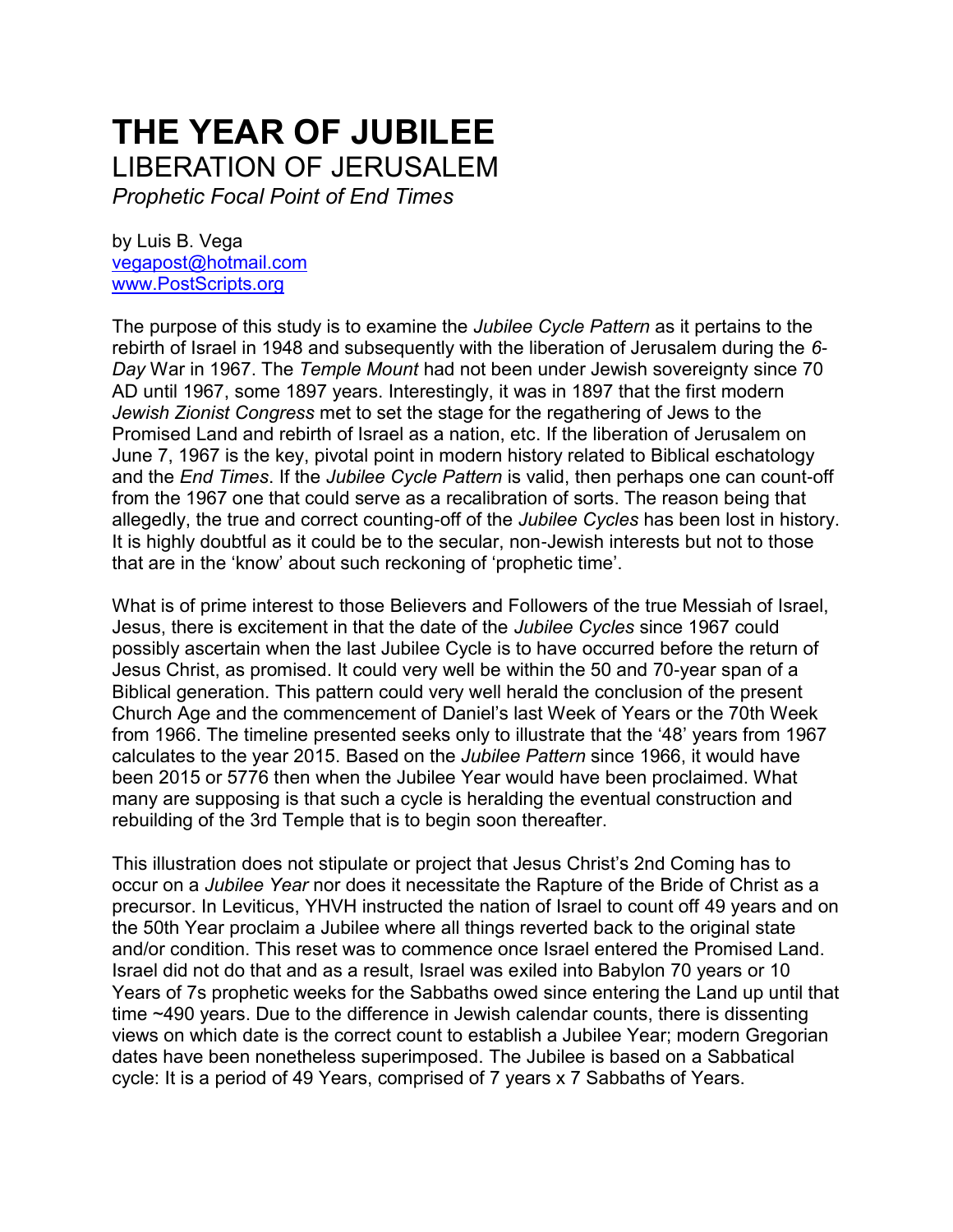## **Jubilee Table of Years since Christ**

The following table of *Jubilee Year Cycles* are based off of the 1967 liberation of Jerusalem during the *6-Day War*. The last digits for the *Sabbatical Years* are sequential in pattern from 0-9 and repeats  $(0,1,2,3,4,5,6,7,8,9)$  etc. The table shows the counting of the 49 *Jubilee Year* intervals backward and forwards from the benchmark year of 1967. Moreover, the 1948-1967-2015 time interval is in approximate *phi ratio* proportion. The table denotes first the *Sabbatical Year* then the *Jubilee Year* correspondence with the numerated counts from the 1st to 42nd.

| 1.  | 6/7           | (1st)              |
|-----|---------------|--------------------|
| 2.  | 55/56         |                    |
| 3.  | 104/105       |                    |
| 3.  | 104/105       |                    |
| 4.  | 153/154       |                    |
| 5.  | 202/203       |                    |
| 6.  | 251/252       |                    |
| 7.  | 300/301       | (2nd)              |
| 8.  | 349/350       |                    |
| 9.  | 398/399       |                    |
| 10. | 447/448       |                    |
| 11. | 496/497       |                    |
| 12. | 545/546       |                    |
| 13. | 594/595       |                    |
| 14. | 643/644       | (3rd)              |
| 15. | 692/693       |                    |
| 16. | 741/742       |                    |
| 17. | 790/791       |                    |
| 18. | 839/840       |                    |
| 19. | 888/889       |                    |
| 20. | 937/938       |                    |
| 21. | 986/987       | (4th)              |
| 22. | 1035/1036     |                    |
|     | 23. 1084/1085 |                    |
|     | 24. 1133/1134 |                    |
|     | 25. 1182/1183 |                    |
|     | 26. 1231/1232 |                    |
|     | 27.1280/1281  |                    |
|     | 28.1329/1330  | (5th)              |
|     | 29. 1378/1379 |                    |
|     | 30. 1427/1428 |                    |
|     | 31. 1476/1477 |                    |
|     | 32. 1525/1526 |                    |
|     | 33. 1574/1575 |                    |
| 34. | 1623/1624     |                    |
|     | 35. 1672/1673 | (6 <sup>th</sup> ) |
|     | 36. 1721/1722 |                    |
|     | 37.1770/1771  |                    |
|     | 38. 1819/1820 |                    |
|     | 39.1868/1869  |                    |
|     | 40.1917/1918  |                    |
|     | 41.1966/1967* |                    |
| 42. | 2015/2016     | (7 <sup>th</sup> ) |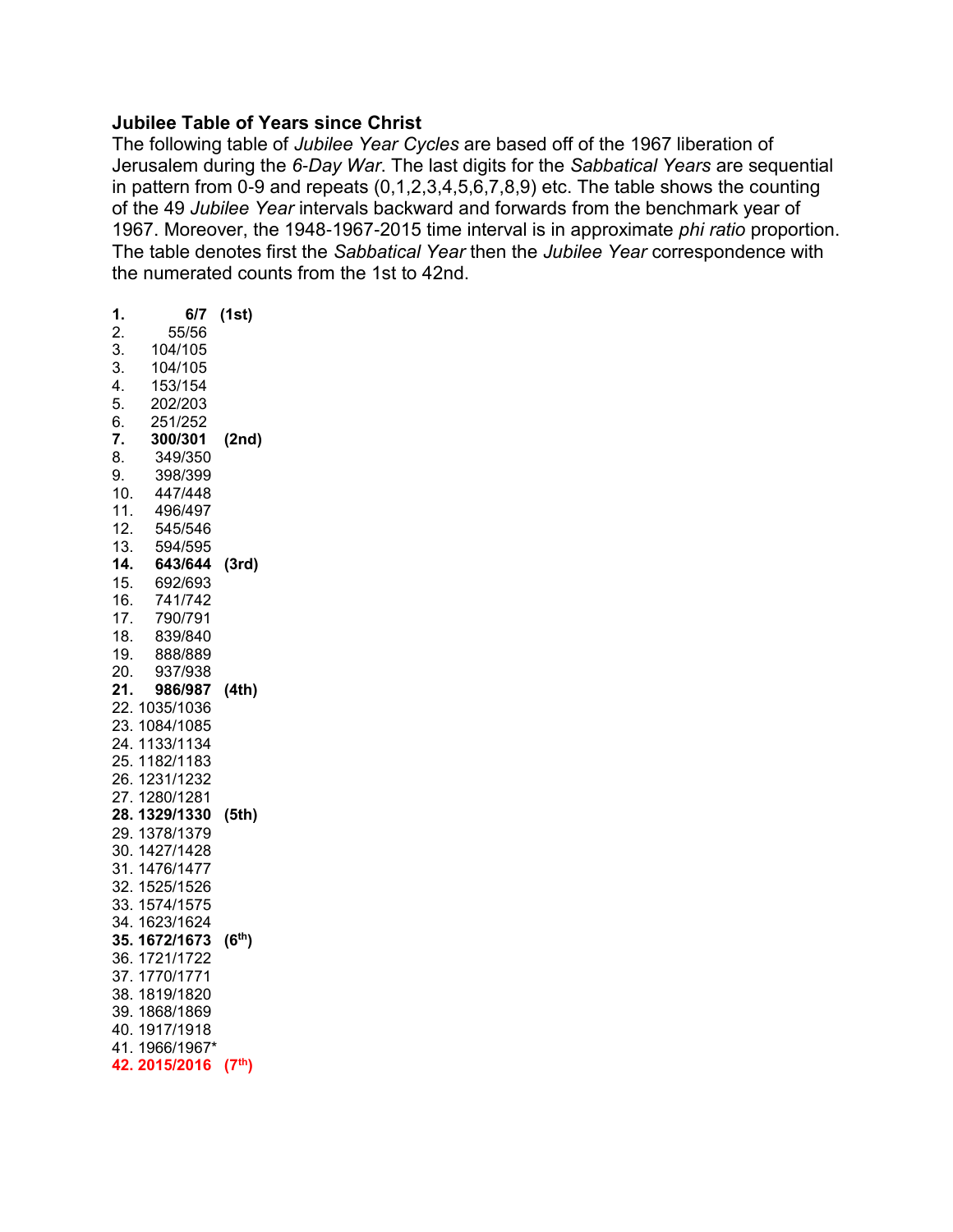## **End of the Cycle**s

A *Jubilee Year* is the year following the *49th Sabbatical Cycle* or the '50th Year'. It is proclaimed on Yum Kippur of the previous year. For example, if 1917 was a *Sabbatical Year*, then 1918 would be the *Jubilee Year*, if 1966, then 1967 would be the Jubilee Year etc. If the *Jubilee Year* was indeed to be proclaimed for 2016 (5776), then it would have been proclaimed in the prior Fall in 2015 on Yom Kippur. The *Jubilee Year* would have then been proclaimed for the year 2016 and not end until the year 2017.

The *Jubilee Year Pattern* is also apparently related to Israel's punishment and exiles based on Ezekiel 4:1-5. The Bible states that there would be 390 years for Israel's punishment to be completed, for example. This time was also alluded to by Jesus Christ during His *Olivet Discourse* that stipulated a gap and future fulfillment to complete Daniel's 70th Week of Years. The key prophetic event would be the *Abomination of Desolation* set up in the *Temple Mount* by the AntiChrist. Many believe that as it pertained to the coming 3rd Temple, the groundwork was laid in 2018. This is based on the following mathematical computations.

*[ 390 years x 7 decrees = 2,730 years ] = (719 BC + 2,730 Years) = 2011 + 7 years = 2018.* 

*If 1413/4\* BC is when Israel entered the Promised Land, then 70 Jubilees allotted equals the following. [ 70 Jubilees x 49 years = 3,430 years - 1412 BC ] = 2018.*

What is astronomically significant is that in 2018, the Central Blood Moon occurred directly over Jerusalem's Temple Mount. This Blood Moon was part of a Triad of 3 consecutive Blood Moons. What was potentially significant about the Triad was that it was positioned in the 'midst' of the 7-year timespan in-between 2 Central Bull's Eye Blood Moons of 2011 and 2018.This possible prophetic event is what ties the year of 2011 when 7 years prior to 2018 the Central Blood Moon, which is referred to as the *Bull's Eye Moon*.

| Triad              |        | Triad              |
|--------------------|--------|--------------------|
| Central Blood Moon | TETRAD | Central Blood Moon |
|                    |        |                    |
|                    |        |                    |

Starting from the liberation of Jerusalem in 1967, it makes 1966 then the 49th year. By adding the  $+1$  year, it would make 1967 the 50<sup>th</sup> year, etc. To reiterate, this would mean that 1 *Jubilee Cycle* thereafter would correspond to Yom Kippur 2015 based on the 7 counts of 7 years or 49 years.

*1966 + 7 + 7 + 7 + 7 + 7 + 7 + 7 = 2015 1973 1980 1987 1994 2001 2008 2015 30 Years = 1918-1948 19 Years = 1948-1967 49 Years = 1917 - 1966 49 Years = 1966- 2015 70 Years = 1948-2018 NOTE: (AD 70 + 1948 years = 2018)*